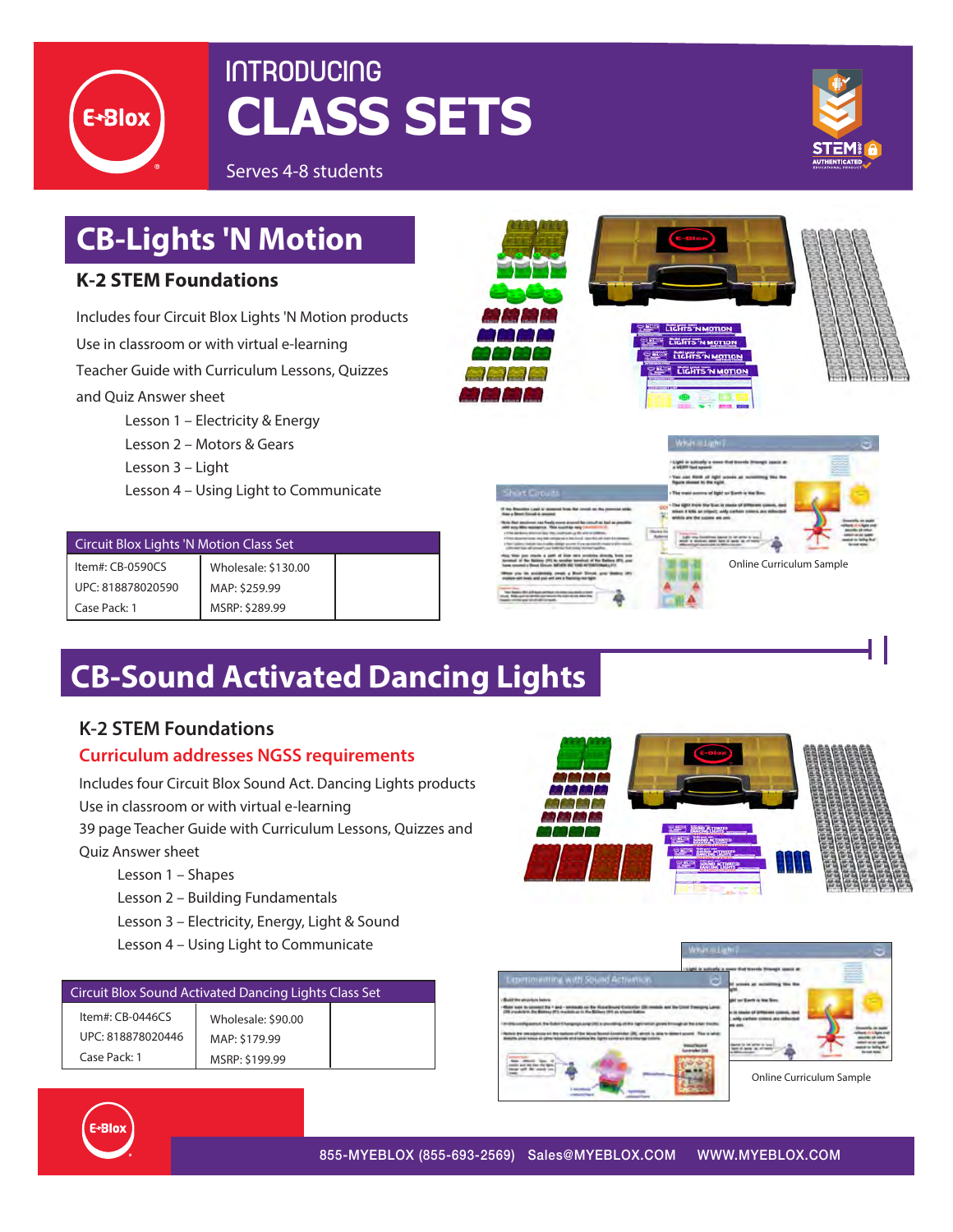

# **INTRODUCING Class Sets**

Serves 4-8 Students

## **CB-Circuits 59**

### **Grades 2-4 STEM Concepts**

#### **Curriculum addresses NGSS requirements**

Includes four Circuit Blox 59 products Use in classroom or with virtual e-learning 58 page Teacher Guide with Curriculum Lessons, Quizzes and Quiz Answer sheet

Lesson 1 – Electricity & Circuits

- Lesson 2 Motors & Flying Saucers
- Lesson 3 Light
- Lesson 4 Sound
- Lesson 5 Switches
- Lesson 6 Telecommunication & Morse Code

| <b>Circuits 59 Class Set</b> |                 |  |  |
|------------------------------|-----------------|--|--|
| Item#: $CB-0361CS$           | Wholesale: \$90 |  |  |
| UPC: 818878020361            | MAP: \$179.99   |  |  |
| Case Pack: 1                 | MSRP: \$199.99  |  |  |

## **CB-Circuits 120**

### **Grades 3-5 Building on STEM Concepts Curriculum addresses NGSS requirements**

Includes four Circuit Blox 120 products Use in classroom or with virtual e-learning 79 page Teacher Guide with Curriculum Lessons, Quizzes and Quiz Answer sheet

- Lesson 1 Electricity & Circuits
- Lesson 2 Motors & Flying Saucers
- Lesson 3 Light
- Lesson 4 Sound
- Lesson 5 Switches
- Lesson 6 Telecommunication & FM Radio
- Lesson 7 Learning Parallel vs. Series Circuits

#### Circuits 120 Class Set

Item#: CB-0415CS UPC: 818878020415 Case Pack: 1

Wholesale: \$166.50 MAP: \$334.99 MSRP: \$369.99







Online Curriculum Sample

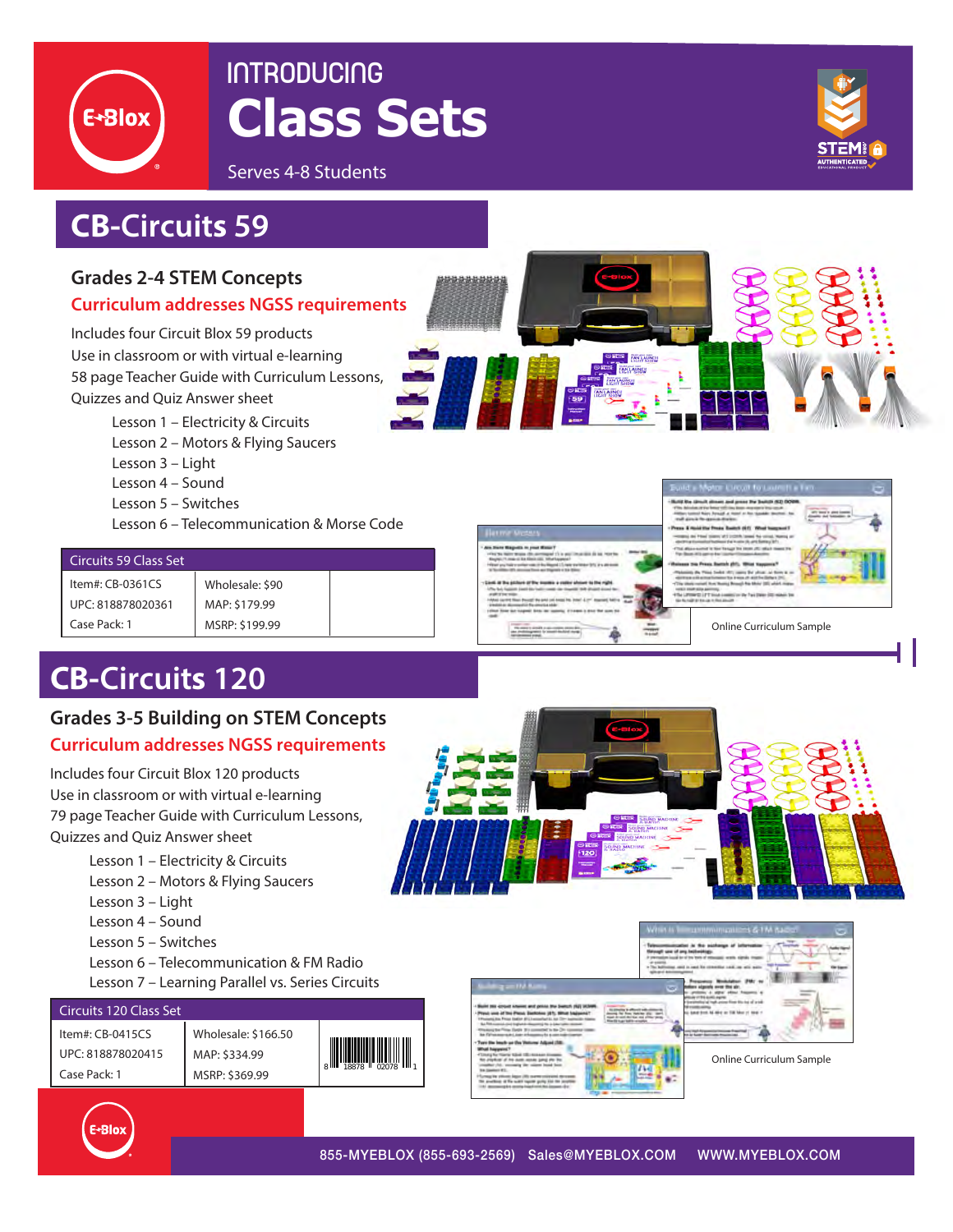

# **INTRODUCING CLASS SETS**





## **CB-Circuits 395**

### **Grades 4-6 Advanced STEM Concepts**

**Curriculum addresses NGSS requirements**

Includes four Circuit Blox 395 products Use in classroom or with virtual e-learning 126 page Teacher Guide with Curriculum Lessons, Quizzes and Quiz Answer sheet

- Lesson 1 Electricity & Circuits
- Lesson 2 Motors & Flying Saucers
- Lesson 3 Light
- Lesson 4 Sound

Lesson 5 – Switches

Lesson 6 – Telecommunication & FM Radio

Lesson 7 – Resistors Lesson 8 - Learning Parallel Lesson 10 - Transistors & Series Circuits

Lesson 9 - Capacitors Lesson 11 - RC Circuits

#### Circuits 395 Class Set

Item#: CB-0422CS UPC: 818878020422 Case Pack: 1

Wholesale: \$195.00 MAP: \$374.99 MSRP: \$434.99



Online Curriculum Sample

## **PB-Builder 292**

Includes four Power Blox Builds Plus products Use in classroom or with virtual e-learning 292 total pieces

Great addition to any STEM program

Compatible with all major brick brands

Build 3D circuits integrating lights into your brick

structures with no wires!



| Power Blox Builder 292 Class Set                      |                                                        |                            | <b>Power Blox Builds Plus</b><br>Cat<br>- The figure to the right shows how current flows from the "+"<br>buttery terminal, through a few tin plated parts to one side                                                                                                                                                                                                                                                                                                                                                                                                                                                                                                                                                                                                                                                                                                                                                                                                                                                                                                                                                                                                                                                                                                                                                                                                                                                                                                                                                                                                                          |
|-------------------------------------------------------|--------------------------------------------------------|----------------------------|-------------------------------------------------------------------------------------------------------------------------------------------------------------------------------------------------------------------------------------------------------------------------------------------------------------------------------------------------------------------------------------------------------------------------------------------------------------------------------------------------------------------------------------------------------------------------------------------------------------------------------------------------------------------------------------------------------------------------------------------------------------------------------------------------------------------------------------------------------------------------------------------------------------------------------------------------------------------------------------------------------------------------------------------------------------------------------------------------------------------------------------------------------------------------------------------------------------------------------------------------------------------------------------------------------------------------------------------------------------------------------------------------------------------------------------------------------------------------------------------------------------------------------------------------------------------------------------------------|
| Item#: CB-0590CS<br>UPC: 818878020590<br>Case Pack: 1 | Wholesale: \$130.00<br>MAP: \$259.99<br>MSRP: \$289.99 |                            | of the 1" Green LED module, through the 1" Green LED<br>module, through a tin plated fx2 to the 2 <sup>-1</sup> Green LED-<br>A the 2 <sup>cd</sup> Green LED module, then through a<br><b>Current Electricity and Conductors</b><br>parts and back to the "-" terminal of the<br>lete the circuit<br>Green LED modules are in surveys: this circuit.<br>because of course with an abdust to the re-<br>agh Barry and an entertainment market of company absented but makes an Wik series, iconsider a very time<br>to of the west replaces of our former diseases them between your form of the country of the right<br>parting their is loins valental scores that painter for valence visitings from left to right. Has<br>board strong how the natural students had force from our store to the rest, condition a firm<br>the set go to medical<br>parantha Corporation International<br><b><i><u>Internet a first all RT</u></i></b><br>Zaraka jaliar<br>The seasons based around the a second countries that the cost officials of the timest crafts, in factorial in<br>Britishers for sculpture of the customs, financially are characterized by a brat excess bank and<br>of an exchanged long about of party. A resident formula planned out of the science hand and<br>into the construction function exceller current in front through the momental Excellence of good insulations<br>Louis, as the velocul abolicies (as both tour is the computational land, and lance current).<br>rents that through the statement contracts of good conduction monet materials the fire compa- |
| E-Blox                                                |                                                        |                            | unted 15 is a research of transfer the charge of the electron than through the conductive numbered.<br>www.communication.com<br>The charge of as short-too is measured to Counterline (C) and has been detined to be approximately<br>LAKE & RET C. Control is transport to Amperic's about 7 August 141 Hollands 1 Counsel per<br><b>Earthet auch the sames! Territory &amp; comes.</b><br><b>Rock that is such advised interested for Counter</b><br>Online Curriculum Sample<br>which makes framed speech                                                                                                                                                                                                                                                                                                                                                                                                                                                                                                                                                                                                                                                                                                                                                                                                                                                                                                                                                                                                                                                                                    |
|                                                       |                                                        | 855-MYEBLOX (855-693-2569) | WWW.MYEBLOX.COM<br>Sales@MYEBLOX.COM                                                                                                                                                                                                                                                                                                                                                                                                                                                                                                                                                                                                                                                                                                                                                                                                                                                                                                                                                                                                                                                                                                                                                                                                                                                                                                                                                                                                                                                                                                                                                            |